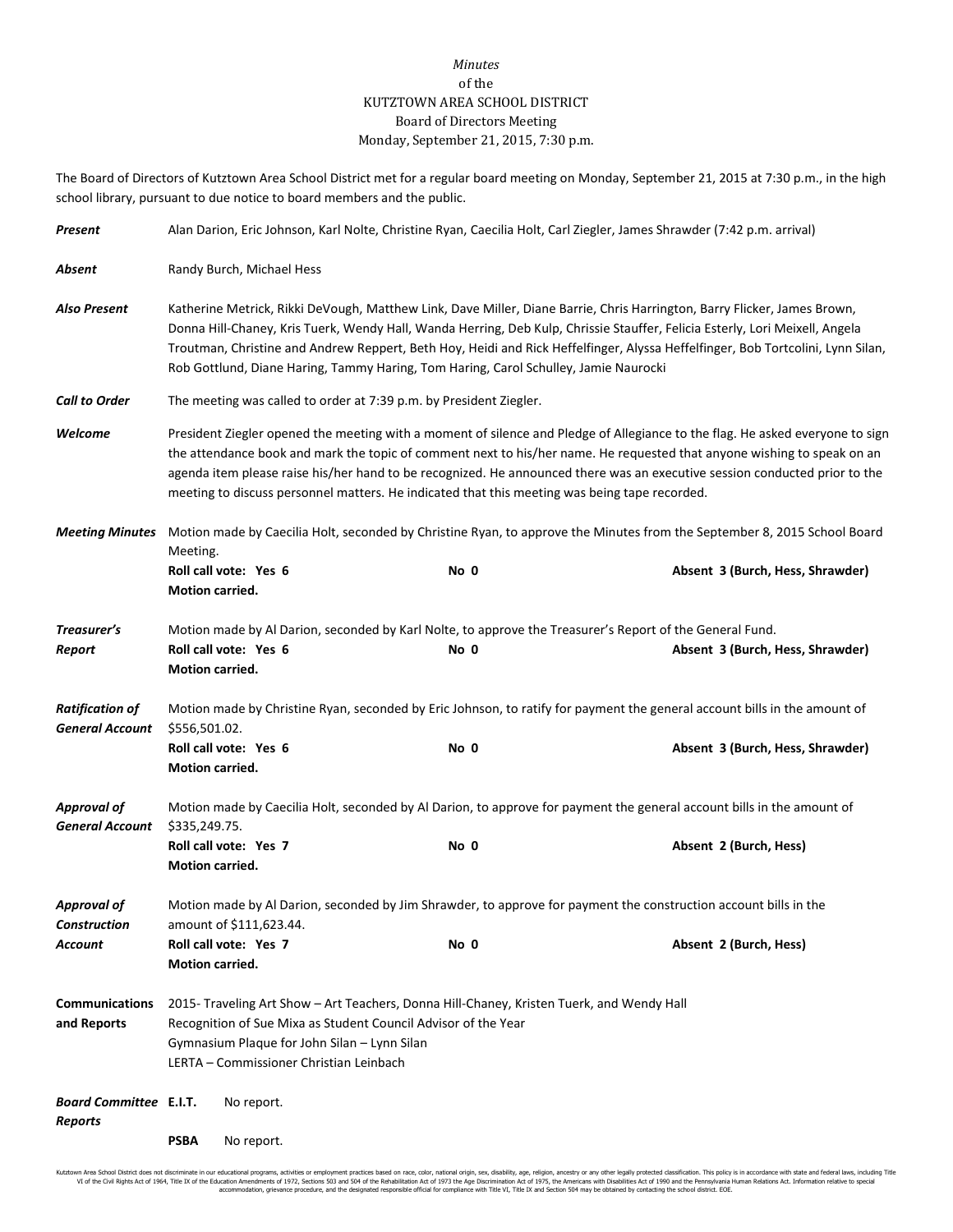|                                                | <b>BCIU</b>                                                                                                                         | No report.                                                                                                                                                                                                                                                                                                                                                                                                                                                                                                                           |      |                                                                                                              |                                                                                                                                                                                                                                                                                                                                                                                                                                                                                                                                                                                                                                                                                                                                                                                                                         |  |  |  |
|------------------------------------------------|-------------------------------------------------------------------------------------------------------------------------------------|--------------------------------------------------------------------------------------------------------------------------------------------------------------------------------------------------------------------------------------------------------------------------------------------------------------------------------------------------------------------------------------------------------------------------------------------------------------------------------------------------------------------------------------|------|--------------------------------------------------------------------------------------------------------------|-------------------------------------------------------------------------------------------------------------------------------------------------------------------------------------------------------------------------------------------------------------------------------------------------------------------------------------------------------------------------------------------------------------------------------------------------------------------------------------------------------------------------------------------------------------------------------------------------------------------------------------------------------------------------------------------------------------------------------------------------------------------------------------------------------------------------|--|--|--|
|                                                | <b>BCTC</b>                                                                                                                         | attendance, behavior, etc. for each district.                                                                                                                                                                                                                                                                                                                                                                                                                                                                                        |      |                                                                                                              | Dr. Ryan presented the BCTC Assessment System for School Improvement report which provided statics on students                                                                                                                                                                                                                                                                                                                                                                                                                                                                                                                                                                                                                                                                                                          |  |  |  |
|                                                | P&C                                                                                                                                 | Mrs. Holt reported the committee reviewed the Eureka Math materials, and discussed policies which are on tonight's<br>agenda for adoption.                                                                                                                                                                                                                                                                                                                                                                                           |      |                                                                                                              |                                                                                                                                                                                                                                                                                                                                                                                                                                                                                                                                                                                                                                                                                                                                                                                                                         |  |  |  |
|                                                | ECC                                                                                                                                 | the Freshman class.                                                                                                                                                                                                                                                                                                                                                                                                                                                                                                                  |      |                                                                                                              | Mrs. Metrick reported the committee discussed the Talisman Theatre Program and a cow chip bingo fundraiser for                                                                                                                                                                                                                                                                                                                                                                                                                                                                                                                                                                                                                                                                                                          |  |  |  |
|                                                |                                                                                                                                     | Facilities Mr. Miller reported the committee reviewed the high school project bids.                                                                                                                                                                                                                                                                                                                                                                                                                                                  |      |                                                                                                              |                                                                                                                                                                                                                                                                                                                                                                                                                                                                                                                                                                                                                                                                                                                                                                                                                         |  |  |  |
|                                                | <b>Achievement</b>                                                                                                                  |                                                                                                                                                                                                                                                                                                                                                                                                                                                                                                                                      |      |                                                                                                              | Student Dr. Darion reported the committee reviewed the AP exam performance over the past few years and AP class attendance                                                                                                                                                                                                                                                                                                                                                                                                                                                                                                                                                                                                                                                                                              |  |  |  |
| Personnel                                      | 1.<br>2.<br>3.<br>6.<br>7.<br>2015.<br>Motion carried.                                                                              | Motion made by Christine Ryan, seconded by Caecilia Holt, to approve the following personnel items:<br>23, 2015.<br>The approval of the following Eshelman bus/van drivers for the 2015-2016 school year, effective September 8, 2015:<br>Berardo Ferretti<br>at a rate of \$10.61 per hour.<br>4. The approval of Mical L. Fink as an assistant field hockey coach at the middle school, effective September 22, 2015, at a<br>stipend of $$1,162$ .<br>about, February 16, 2016.<br>of December 21, 2015.<br>Roll call vote: Yes 7 | No 0 | Craig W. Huntsinger<br>All Personnel are Approved Pending the District's Receipt of All Mandated Credentials | The acceptance, with regret, of the resignation due to retirement of Michael P. O'Neil as Director of Student Activities and<br>Athletics, effective September 8, 2015. Mr. O'Neil's retirement was previously approved effective on, or before, October<br>Melinda A. Walrath<br>The approval of Deborah J. Kulp as Head Cook at the middle school for 7 work hours per day, effective September 22, 2015,<br>5. The approval of a child rearing leave for employee #896 commencing on, or about, December 12, 2015 and ending on, or<br>The approval of no-pay days for employee #1576 with a start date of September 21, 2015, and an approximate return date<br>The approval of Jarid T. Kunkle as a volunteer cross country coach for the 2015-2016 school year, effective September 22,<br>Absent 2 (Burch, Hess) |  |  |  |
| <b>District Goals</b>                          | Motion made by Karl Nolte, seconded by Al Darion, to approve the district goals for the 2015-2016 school year, per the<br>attached. |                                                                                                                                                                                                                                                                                                                                                                                                                                                                                                                                      |      |                                                                                                              |                                                                                                                                                                                                                                                                                                                                                                                                                                                                                                                                                                                                                                                                                                                                                                                                                         |  |  |  |
|                                                | Motion carried.                                                                                                                     | Roll call vote: Yes 6                                                                                                                                                                                                                                                                                                                                                                                                                                                                                                                | No 0 |                                                                                                              | N/A 1 (Shrawder) Absent 2 (Burch, Hess)                                                                                                                                                                                                                                                                                                                                                                                                                                                                                                                                                                                                                                                                                                                                                                                 |  |  |  |
| Conference<br><b>Request</b>                   | Motion carried.                                                                                                                     | Motion made by Christine Ryan, seconded by Caecilia Holt, to approve employee #746 to attend the AP Government<br>Workshop on October 16, 2015 in Hagerstown, MD, at a cost of \$681.20.<br>Roll call vote: Yes 7                                                                                                                                                                                                                                                                                                                    | No 0 |                                                                                                              | Absent 2 (Burch, Hess)                                                                                                                                                                                                                                                                                                                                                                                                                                                                                                                                                                                                                                                                                                                                                                                                  |  |  |  |
| Policies – 2 <sup>nd</sup> Rdg<br>and Adoption | policies:<br><b>Motion carried.</b>                                                                                                 | Motion made by Jim Shrawder, seconded by Christine Ryan, to approve the second reading and adoption of the following<br>Policy 008 Organization Chart<br>Policy 334 Sick Leave<br>Roll call vote: Yes 7                                                                                                                                                                                                                                                                                                                              | No 0 | Policy 121 Field Trips<br>Policy 335 Family Medical Leave                                                    | Absent 2 (Burch, Hess)                                                                                                                                                                                                                                                                                                                                                                                                                                                                                                                                                                                                                                                                                                                                                                                                  |  |  |  |
| <b>Virtual HS</b><br>Courses                   | Motion carried.                                                                                                                     | Motion made by Al Darion, seconded by Jim Shrawder, to approve the Virtual High School online curriculum and instruction<br>as part of the Kutztown Virtual Academy (KVA) course offerings.<br>Roll call vote: Yes 7                                                                                                                                                                                                                                                                                                                 | No 0 |                                                                                                              | Absent 2 (Burch, Hess)                                                                                                                                                                                                                                                                                                                                                                                                                                                                                                                                                                                                                                                                                                                                                                                                  |  |  |  |

Kutztown Area School District does not discriminate in our educational programs, activities or employment practices based on race, color, national origin, sex, disability, age, religion, ancestry or any other leally prote